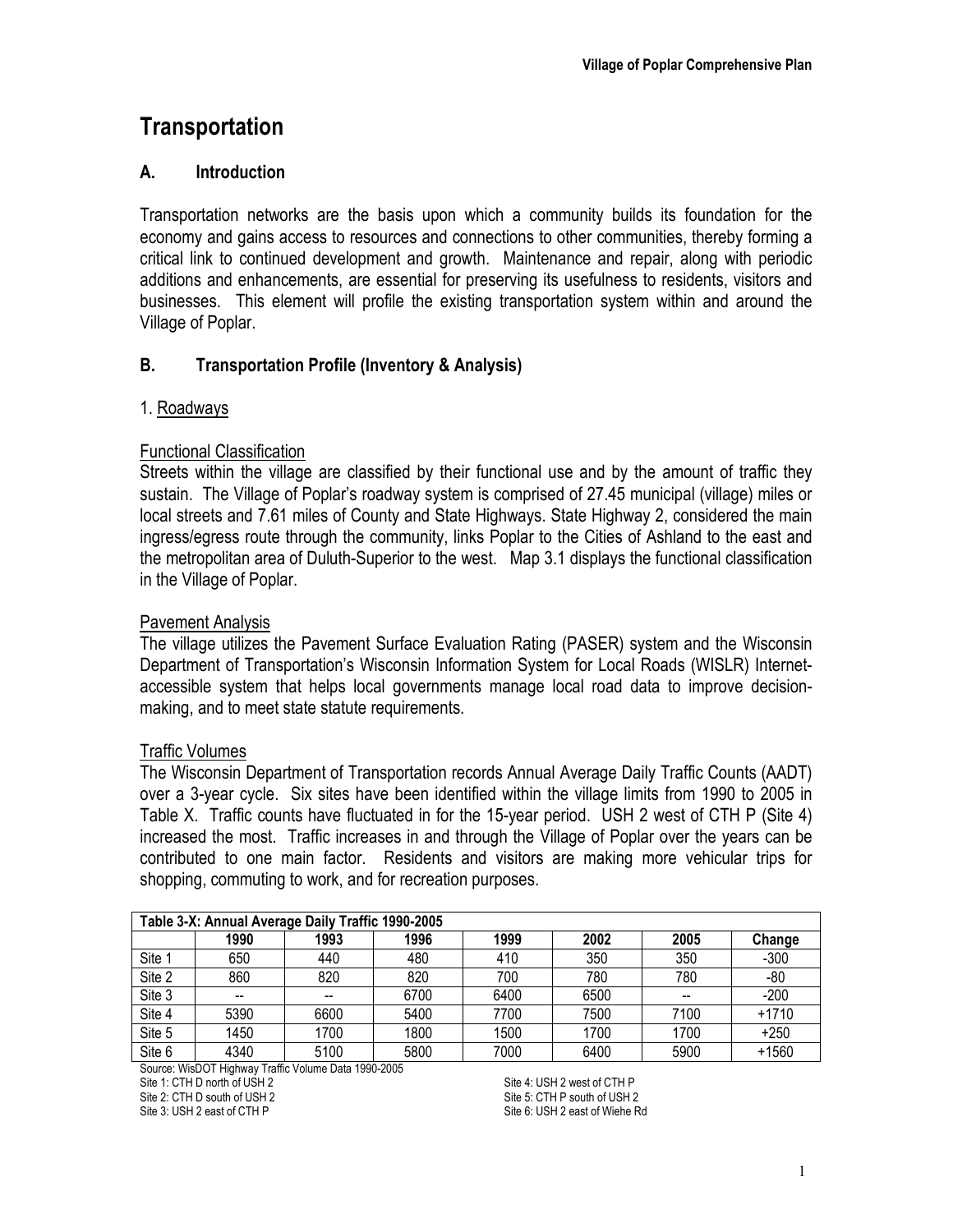#### **Commuting**

Commuting is the process of traveling between a place of residence and a place of work. Most residents (75.2%) drove alone in a car, truck, or van. Table 3-X illustrates commuting choices for Village of Poplar employed workers 16 years and over. Travel time to work ranged from less than 5 minutes to 90 or more minutes. The average travel time to work was 25.4 minutes.

| Table 3-X: Commuting to Work               |        |  |  |  |  |
|--------------------------------------------|--------|--|--|--|--|
|                                            | Number |  |  |  |  |
| Workers 16 years and over                  | 290    |  |  |  |  |
| Car, truck, or van-drove alone             | 218    |  |  |  |  |
| Car, truck, or van-carpooled               | 39     |  |  |  |  |
| Public Transportation (including taxi cab) |        |  |  |  |  |
| Walked                                     | 8      |  |  |  |  |
| Other means                                | 2      |  |  |  |  |
| Worked at home                             | 22     |  |  |  |  |
| Mean travel time to work (minutes)         | 254    |  |  |  |  |

Source: 2000 U.S. Census

#### **Traffic Safety**

Г

The village has a variety of reduced speed areas within its corporate limits to maintain consistent traffic speeds and insure safety for pedestrians and other roadway traffic. Despite all the precautions and safety measures, accidents are an unavoidable part of any community in which automobile use is the primary means of transportation. Table 3-1 details traffic accident information in the Village of Poplar for the 5-year period from January 1, 2003 to December 31, 2007. In this time period, 34 accidents were reported.

| Table 3-X: Traffic Accidents in the Village of Poplar 2003-2007 |             |                      |                          |                             |                                    |                   |                 |  |
|-----------------------------------------------------------------|-------------|----------------------|--------------------------|-----------------------------|------------------------------------|-------------------|-----------------|--|
| Location                                                        | <b>Date</b> | <b>Accident Type</b> | Road<br><b>Condition</b> | Weather<br><b>Condition</b> | <b>Accident</b><br><b>Severity</b> | <b>Fatalities</b> | <b>Injuries</b> |  |
| USH <sub>2</sub>                                                | 11/2/2004   | Deer                 | <b>DRY</b>               |                             | <b>PD</b>                          | $\mathbf{0}$      | 0               |  |
| USH <sub>2</sub>                                                | 5/10/2005   | Unknown              | <b>WET</b>               | Cloudy                      | <b>INJ</b>                         | $\Omega$          | 1               |  |
| USH <sub>2</sub>                                                | 12/29/2006  | <b>Traffic Sign</b>  | <b>SNOW</b>              | Cloudy                      | <b>INJ</b>                         | $\mathbf 0$       | 1               |  |
| USH <sub>2</sub>                                                | 4/26/2006   | Unknown              | <b>DRY</b>               | Clear                       | <b>PD</b>                          | $\mathbf 0$       | 0               |  |
| USH <sub>2</sub>                                                | 3/26/2004   | Unknown              | DRY                      | Cloudy                      | PD                                 | $\mathbf{0}$      | 0               |  |
| USH <sub>2</sub>                                                | 9/18/2003   | Unknown              | <b>WET</b>               | Rain                        | PD                                 | $\mathbf 0$       | 0               |  |
| USH <sub>2</sub>                                                | 9/16/2004   | Unknown              | <b>DRY</b>               | Cloudy                      | PD                                 | $\mathbf 0$       | 0               |  |
| USH <sub>2</sub>                                                | 10/16/2004  | <b>Other Animal</b>  | <b>DRY</b>               | Cloudy                      | PD                                 | $\mathbf 0$       | 0               |  |
| USH <sub>2</sub>                                                | 3/1/2005    | Unknown              | <b>ICE</b>               | Clear                       | PD                                 | $\mathbf 0$       | 0               |  |
| USH <sub>2</sub>                                                | 7/18/2003   | Unknown              | <b>DRY</b>               | Cloudy                      | <b>FAT</b>                         | 1                 | 1               |  |
| USH <sub>2</sub>                                                | 5/24/2005   | Unknown              | <b>DRY</b>               | Clear                       | PD                                 | $\mathbf 0$       | 0               |  |
| USH <sub>2</sub>                                                | 9/10/2003   | Guardrail            | <b>DRY</b>               | Clear                       | PD                                 | $\mathbf 0$       | 0               |  |
| USH <sub>2</sub>                                                | 3/11/2004   | Unknown              | <b>SNOW</b>              | Cloudy                      | PD                                 | $\Omega$          | 0               |  |
| USH <sub>2</sub>                                                | 7/2/2003    | Unknown              | <b>DRY</b>               | Clear                       | <b>INJ</b>                         | $\mathbf{0}$      | 1               |  |
| USH <sub>2</sub>                                                | 10/4/2003   | Unknown              | <b>DRY</b>               | Clear                       | <b>INJ</b>                         | $\overline{0}$    | 1               |  |
| USH <sub>2</sub>                                                | 9/22/2006   | Unknown              | <b>WET</b>               | Rain                        | <b>PD</b>                          | $\overline{0}$    | 0               |  |
| USH <sub>2</sub>                                                | 1/16/2004   | Unknown              | <b>DRY</b>               | Clear                       | <b>PD</b>                          | $\Omega$          | 0               |  |
| USH <sub>2</sub>                                                | 7/4/2004    | <b>Ditch</b>         | <b>DRY</b>               | Cloudy                      | PD                                 | $\mathbf 0$       | 0               |  |
| USH <sub>2</sub>                                                | 6/29/2004   | Unknown              | <b>DRY</b>               | Clear                       | <b>INJ</b>                         | $\mathbf 0$       | $\overline{2}$  |  |
| USH <sub>2</sub>                                                | 12/2/2004   | Unknown              | <b>SNOW</b>              | Snow                        | PD                                 | $\mathbf 0$       | 0               |  |
| USH <sub>2</sub>                                                | 5/15/2006   | Ditch                | <b>WET</b>               | Fog                         | <b>PD</b>                          | $\mathbf 0$       | 0               |  |
| Bayfield Rd                                                     | 8/17/2003   | Unknown              | <b>BLNK</b>              |                             | <b>INJ</b>                         | $\mathbf 0$       | 1               |  |
| CTH <sub>D</sub>                                                | 4/22/2003   | Culvert              | <b>DRY</b>               | Clear                       | <b>INJ</b>                         | $\mathbf 0$       | 1               |  |
| CTH <sub>D</sub>                                                | 9/14/2003   | Ditch                | <b>DRY</b>               | Clear                       | <b>INJ</b>                         | $\mathbf 0$       | 1               |  |
| CTH P                                                           | 12/3/2004   | Ditch                | <b>ICE</b>               | Snow                        | <b>INJ</b>                         | $\mathbf 0$       | $\overline{2}$  |  |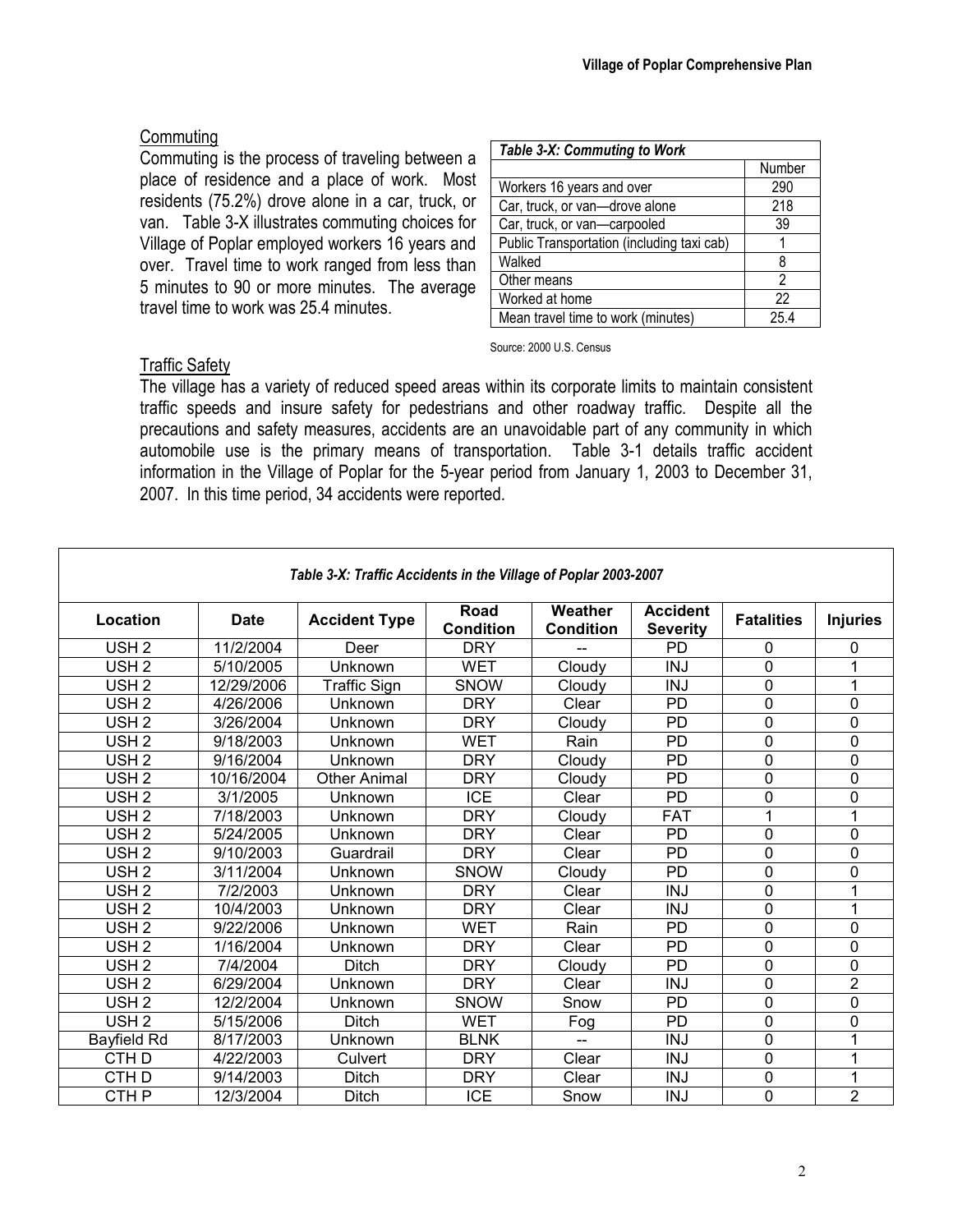| CTH P           | 12/22/2006 | Ditch            | ICE.        | Sleet  | <b>INJ</b> |  |
|-----------------|------------|------------------|-------------|--------|------------|--|
| CTH P           | 11/3/2006  | Tree             | <b>DRY</b>  | Cloudy | INJ        |  |
| E Holmstead Rd  | 11/28/2004 | Unknown          | <b>ICE</b>  | Clear  | PD         |  |
| Memorial Dr     | 3/10/2005  | Unknown          | <b>BLNK</b> | Snow   | PD         |  |
| Middle River Rd | 12/30/2006 | <b>Ditch</b>     | <b>SNOW</b> | Cloudy | PD         |  |
| Middle River Rd | 12/20/2003 | <b>Ditch</b>     | <b>SNOW</b> | Clear  | INJ        |  |
| Middle River Rd | 1/11/2006  | Overturn         | ICE.        | --     | PD         |  |
| N Poplar Dr     | 9/15/2006  | Object not fixed | <b>DRY</b>  | Clear  | <b>INJ</b> |  |
| W Holmstead Rd  | 9/27/2003  | Ditch            | <b>DRY</b>  | Clear  | PD         |  |

Source: Wisconsin Traffic Operations and Safety Laboratory*.*  FAT-Fatal Accident, INJ-Injury Occurred, PD-Property Damage

# 2. Air Travel

There are no airports in the Village of Poplar. The nearest airports providing scheduled passenger flights to domestic and international flights are located in Duluth, MN at the Duluth International Airport (23 miles) or Minneapolis-St. Paul International Airport (174 miles).

#### 3. Commercial Trucking

Commercial trucking in and through the Village of Poplar is served by U.S. Highway 2, which runs east-west through the village. This highway supports the majority of the commercial trucking traffic within the village. County highways D and P also support tuck traffic in the village.

# 4. Rail Transport

There are no rail lines in the Village of Poplar and none are planning in the future. The closest passenger rail services are available in Minneapolis-St. Paul through Amtrak.

#### 5. Ports/Harbors

There are no ports or harbors located in the Village of Poplar. The combined Port of Duluth-Superior is one of the largest ports on the Great Lakes in total cargo volume, shipping primarily coal, ore, grain and other materials.

#### 6. Pedestrian & Bicycle Transportation

There is no formal sidewalk policy for pedestrians in the Village of Poplar. Sidewalks in the village are located on a few blocks of XX and randomly on other streets in the village. Biking and pedestrian travel in the village are supported by local streets.

#### 7. Trails

The Tri-County Corridor runs through the Village of Poplar. This is a multi-use trail that stretches roughly 63 miles from Ashland to Superior across the three counties of Ashland, Bayfield and Douglas. Communities along the trail include Ashland, Brule, Ino, Iron River, Moquah, Superior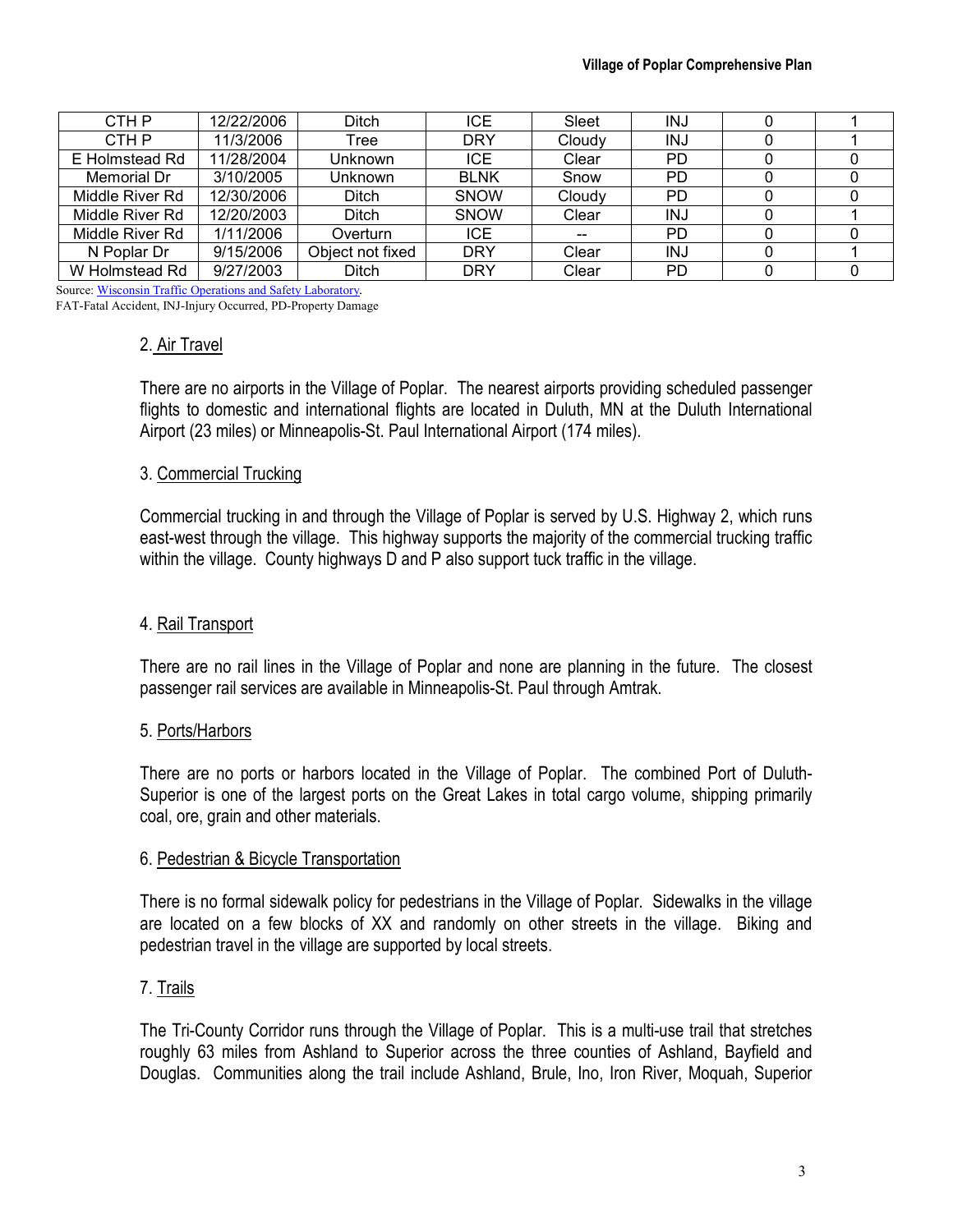and Wentworth. It is a former railroad line, converted to a lime surfaced trail that has gradual gradients and is very peaceful and scenic.

# 8. Other Transportation Services

Public transportation services in the Village of Poplar are limited. The Aging Resource Center for Douglas County offers transportation to those aged 60 and older. Transportation services are provided by two programs –

**Specialized Van Transportation -** The Specialized Van Transportation Program provides curb to curb transportation services for people who are age 60 and over, or people with a medical disability (vans are handicapped accessible). Specialized Van Transportation provides rides to medical appointments, personal appointments, banking or shopping, visit family and friends, or to run errands in town. Participants who need assistance are required to have another person escort them to their appointment, and that person may ride free of charge.

**Volunteer Driver Escort Program -** This program utilizes volunteers who use their own vehicles to provide transportation throughout Douglas County. This program also provides transportation to Duluth, Minnesota (for medical purposes only). The program is designed for those individuals who need minimal assistance, are ambulatory, and are at least 60 years of age. If under the age of 60 years old, and disabled, with no other means of transportation, the also try to accommodate, depending on the situation and availability of volunteer drivers. Volunteer Drivers do not stay with participants at their destinations. It is a door to door service.

Possible future transportation services may include bus service provided by the Isle Vista Casino on the Red Cliff Indian Reservation in Bayfield County. This service would shuttle persons back and forth from the casino to Duluth making multiple stops in between.

# **C. Existing County, State, Regional Transportation Plans**

There are a number of state, regional and county agencies that have developed and adopted various transportation plans or programs for roadways and infrastructure under their responsibility. In an effort to be consistent and cooperative with other overlapping jurisdictions, the following state, regional, and county plans and/or planning organizations applicable to this element for the Village of Poplar are listed and summarized.

# • **TRANSLINKS 21**

A comprehensive 25 year intermodal vision and plan for 21st century transportation in Wisconsin.

# • **Connections 2030**

A long-range transportation plan for the state that will address all forms of transportation over a 25-year planning horizon: highways, local roads, air, water, rail, bicycle, pedestrian and transit. The overall goal of the planning process is to identify a series of policies to aid transportation decision-makers when evaluating programs and projects.